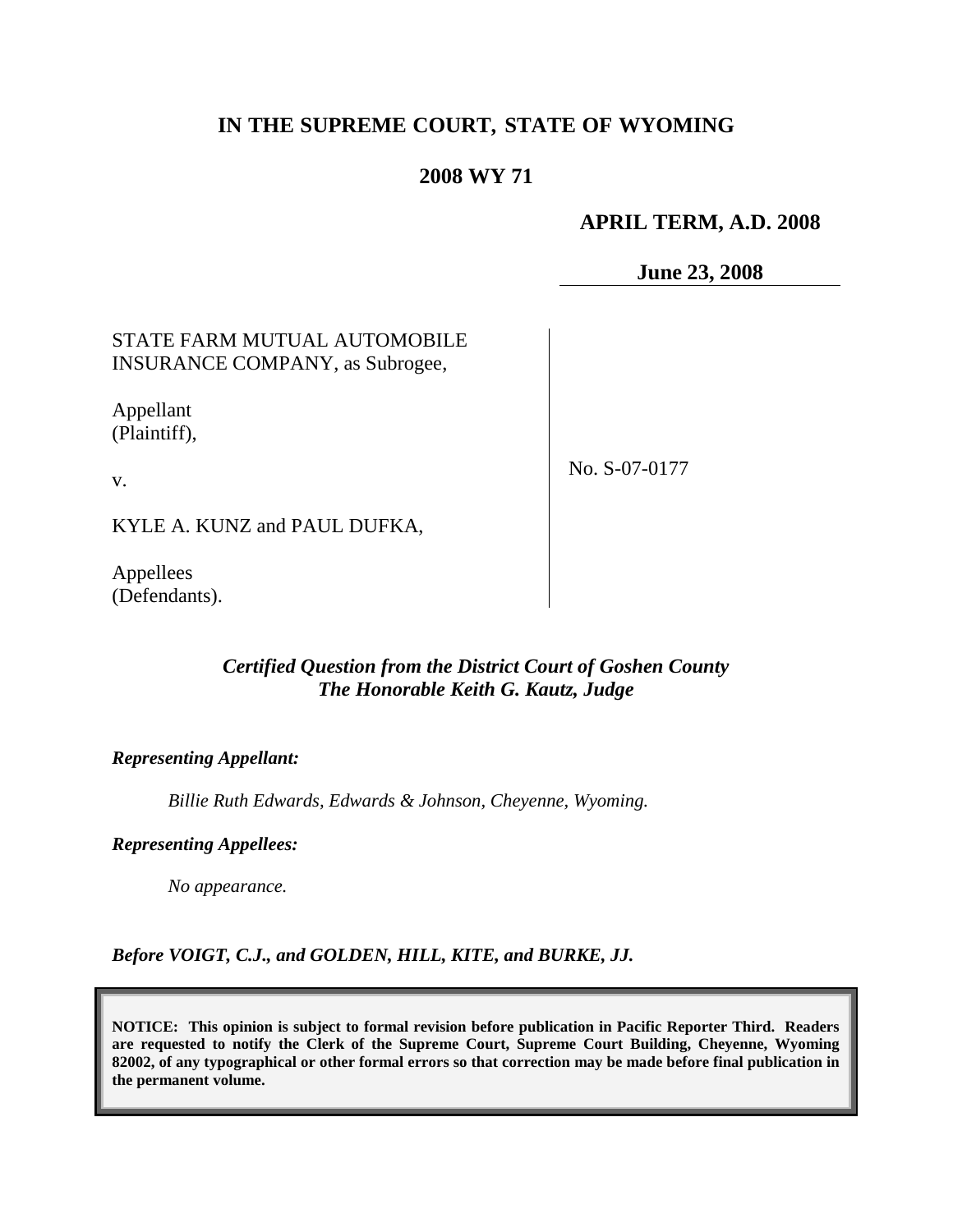### **BURKE, Justice.**

[¶1] This matter comes before us as a certified question from the district court for Wyoming"s Eighth Judicial District. The question arises from an apparent conflict in statutory language contained in Wyo. Stat. Ann. § 5-9-128(a)(i) (LexisNexis 2007) governing subject matter jurisdiction of circuit courts, and statutory language contained in Wyo. Stat. Ann. § 1-6-301(c) relating to service of process on non-resident motorists. Appellant, State Farm Mutual Automobile Insurance Company, contends that the district court has subject matter jurisdiction to determine civil actions, regardless of the amount in controversy, if service of process is accomplished pursuant to Wyo. Stat. Ann. § 1-6- 301(c).

 $[$ [ $|$ 2] The specific question presented by the district court is this:

Does the Circuit Court or the District Court have jurisdiction over a civil suit brought against a non-resident, where the prayer for recovery requests less than \$7,000.00?

[¶3] We answer the certified question as follows: The circuit court has subject matter jurisdiction over a civil suit brought against a non-resident, where the prayer for recovery requests less than \$7,000.00. Circuit courts' subject matter jurisdiction over civil matters is governed by Wyo. Stat. Ann. § 5-9-128 and is not impacted by the method of service of process. The portion of Wyo. Stat. Ann. § 1-6-301(c) relied upon by State Farm addresses venue and does not confer subject matter jurisdiction on a district court in a civil action where the amount in controversy does not exceed \$7,000.00.

## *FACTS*

[¶4] The facts are undisputed. State Farm filed separate civil actions against the defendants in the district court for the Eighth Judicial District seeking compensatory damages arising from the alleged negligent operation of a motor vehicle.<sup>1</sup> In each case, State Farm sought less than \$7,000.00 in compensatory damages. Neither defendant was a Wyoming resident. Both were served with process by service on the Secretary of State pursuant to Wyo. Stat. Ann. § 1-6-301. The defendants failed to respond to the complaints, and State Farm sought a default judgment against each defendant.

<sup>&</sup>lt;sup>1</sup> The complaint against Mr. Kunz was filed in Goshen County. Suit was brought against Mr. Dufka in Niobrara County.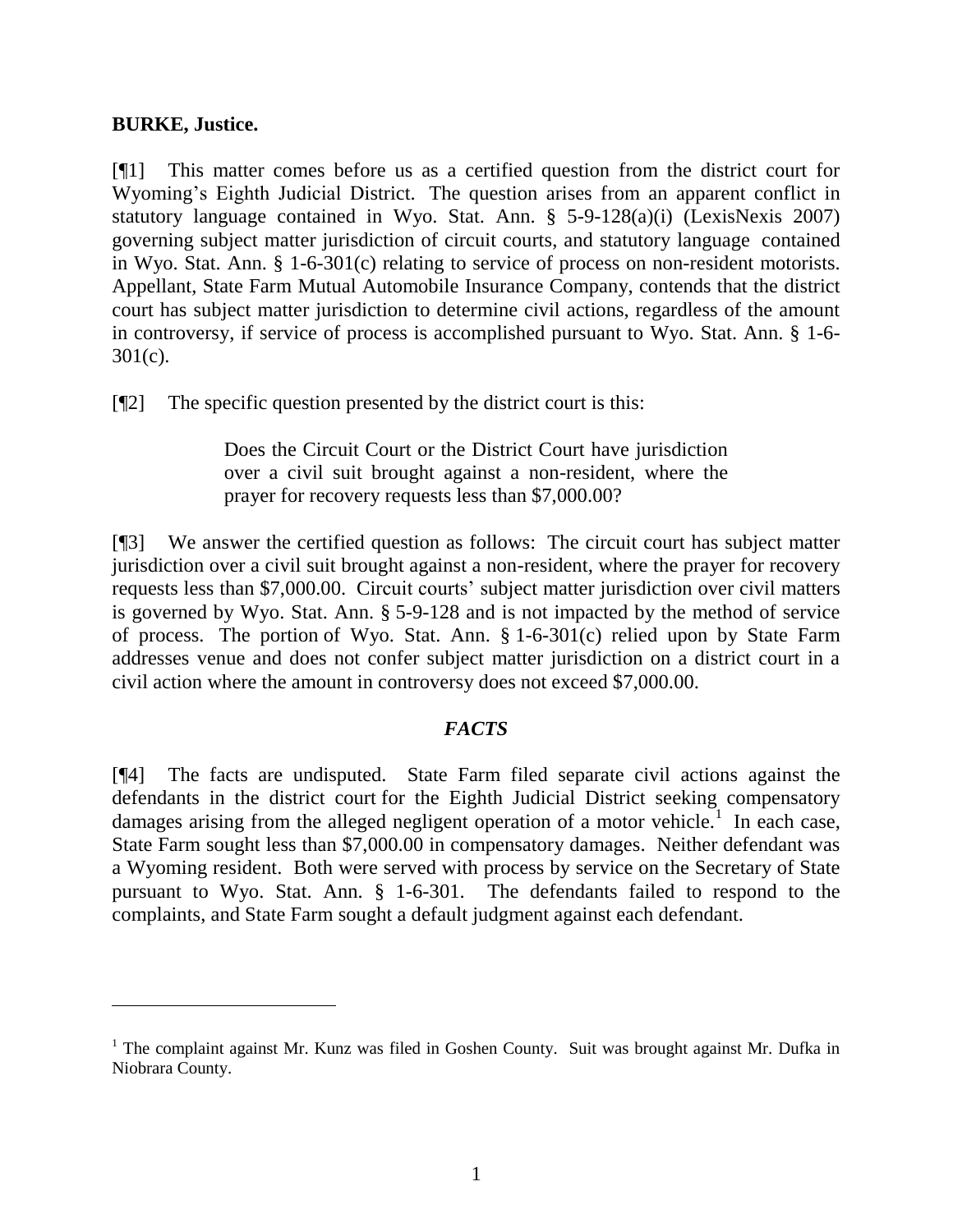[¶5] The district court did not enter the judgments. Instead, acting *sua sponte*, the court questioned whether it had subject matter jurisdiction over the actions. The court recognized that, pursuant to Wyo. Stat. Ann. § 5-9-128(a), circuit courts have exclusive original civil jurisdiction over actions "where the prayer for recovery is an amount not exceeding seven thousand dollars (\$7,000.00)." Because service of process had been accomplished pursuant to Wyo. Stat. Ann. § 1-6-301, however, State Farm contended that the issue of subject matter jurisdiction was controlled by the specific language contained in that statute: "The district court of the county in which the cause of action arose or the district court of the county in which the plaintiff resides shall have jurisdiction over the action." Wyo. Stat. Ann. § 1-6-301(c). Faced with this apparent statutory conflict, the district court certified the question to this Court for resolution.

## *DISCUSSION*

[¶6] The certified question involves subject matter jurisdiction. To place it in context, we note that the state constitution establishes district courts as Wyoming"s courts of general jurisdiction:

> The district court shall have original jurisdiction of all causes both at law and in equity and in all criminal cases, of all matters of probate and insolvency and of such special cases and proceedings as are not otherwise provided for. district court shall also have original jurisdiction in all cases and of all proceedings in which jurisdiction shall not have been by law vested exclusively in some other court.

Wyo. Const. art. 5, § 10. As contemplated in this constitutional provision, the legislature established circuit courts as "other court[s]" with limited subject matter jurisdiction over specified matters. *See generally* Wyo. Stat. Ann. §§ 5-9-101 through -107, 5-9-127 through -131. Subject matter jurisdiction refers to the power of a court to hear and determine cases of the general class to which the proceedings in question belong. *Granite Springs Retreat Ass'n, Inc. v. Manning*, 2006 WY 60, ¶ 5, 133 P.3d 1005, 1009 (Wyo. 2006). Subject matter jurisdiction is essential to the exercise of judicial power. *Id.* at 1009-10. If a court does not have subject matter jurisdiction, "it lacks any authority to proceed, and any decision, judgment, or other order is, as a matter of law, utterly void and of no effect for any purpose." *Id.* at 1010. Subject matter jurisdiction is not a subject of judicial discretion. It cannot be waived and can be raised at any time and on the court's own motion. *Id.* at 1009-10. A court must be satisfied that it has the required jurisdiction before proceeding to disposition on the merits. *Id.* at 1010. There is no question that the district court acted appropriately in raising the issue of subject matter jurisdiction prior to entering the requested default judgments.

[¶7] In interpreting the two statutes at issue, our primary goal "is to determine the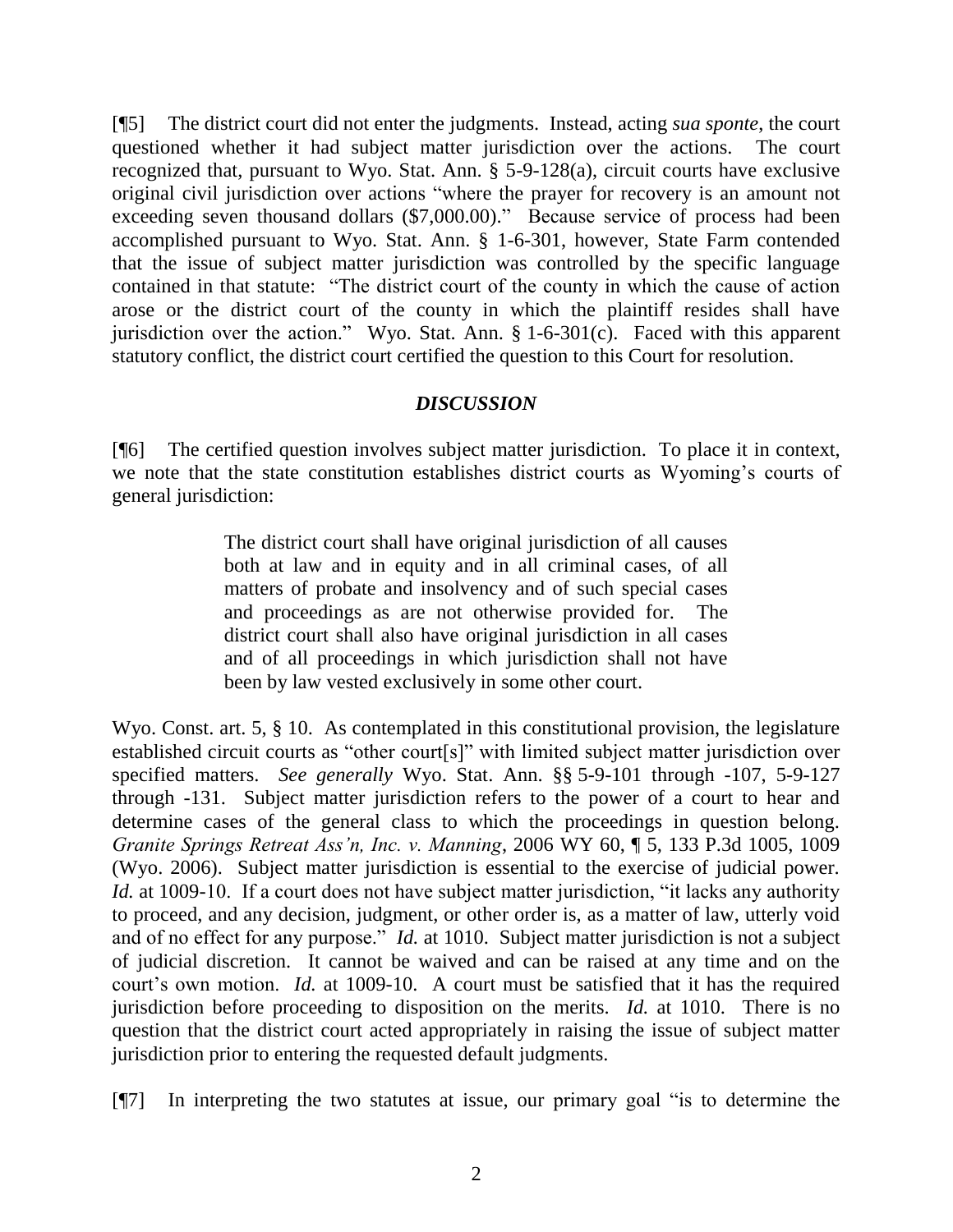legislature"s intent." *GDK v. State*, 2004 WY 78, ¶ 8, 92 P.3d 834, 836 (Wyo. 2004). We first try to determine that intent by considering "the ordinary and obvious meaning of the words employed by the legislature." *Parodi v. Wyoming Dept. of Transportation*, 947 P.2d 1294, 1295 (Wyo. 1997). When a statute is clear and unambiguous, we give effect to the plain language of the statute. *Gunderson v. State*, 925 P.2d 1300, 1304 (Wyo. 1996). If a statute is ambiguous, we try to discern its meaning using other aids, of which legislative history is one. *Olheiser v. State ex rel. Wyoming Worker's Compensation Div.*, 866 P.2d 768, 770 (Wyo. 1994). A statute is ambiguous if it is vague or uncertain and subject to varying interpretations. *Allied-Signal, Inc. v. Wyoming State Board of Equalization*, 813 P.2d 214, 219-220 (Wyo. 1991).

- [¶8] The statute dealing with circuit court jurisdiction provides as follows:
	- (a) Each circuit court has exclusive original civil jurisdiction within the boundaries of the state for:
		- (i) An action where the prayer for recovery is an amount not exceeding seven thousand dollars (\$7,000.00).

Wyo. Stat. Ann. § 5-9-128. The language of this statute is clear and unambiguous, and State Farm does not contend otherwise. This statute was enacted as part of the legislature's reformation of Wyoming's former county courts into the present system of circuit courts. *See* 2000 Wyo. Sess. Laws ch. 24. The language plainly expresses the legislature's intent to provide circuit courts with subject matter jurisdiction over the specified civil matters.

[¶9] State Farm, however, relies on the language of Wyo. Stat. Ann. § 1-6-301, which provides as follows:

> (a) The use and operation of a motor vehicle on any street or highway within Wyoming by any person upon whom service of process cannot be made within Wyoming either personally or by service upon a duly appointed resident agent is deemed an appointment of the secretary of state of Wyoming as the operator"s lawful attorney upon whom may be served all legal processes in any proceeding against him . . . .

# (c) . . . *The district court of the county in which the cause of action arose or the district court of the county in which the plaintiff resides shall have jurisdiction over the action.*

(Emphasis added.) Although the language seems straightforward on initial reading, a comparison of this statute with other Wyoming statutes reveals an ambiguity.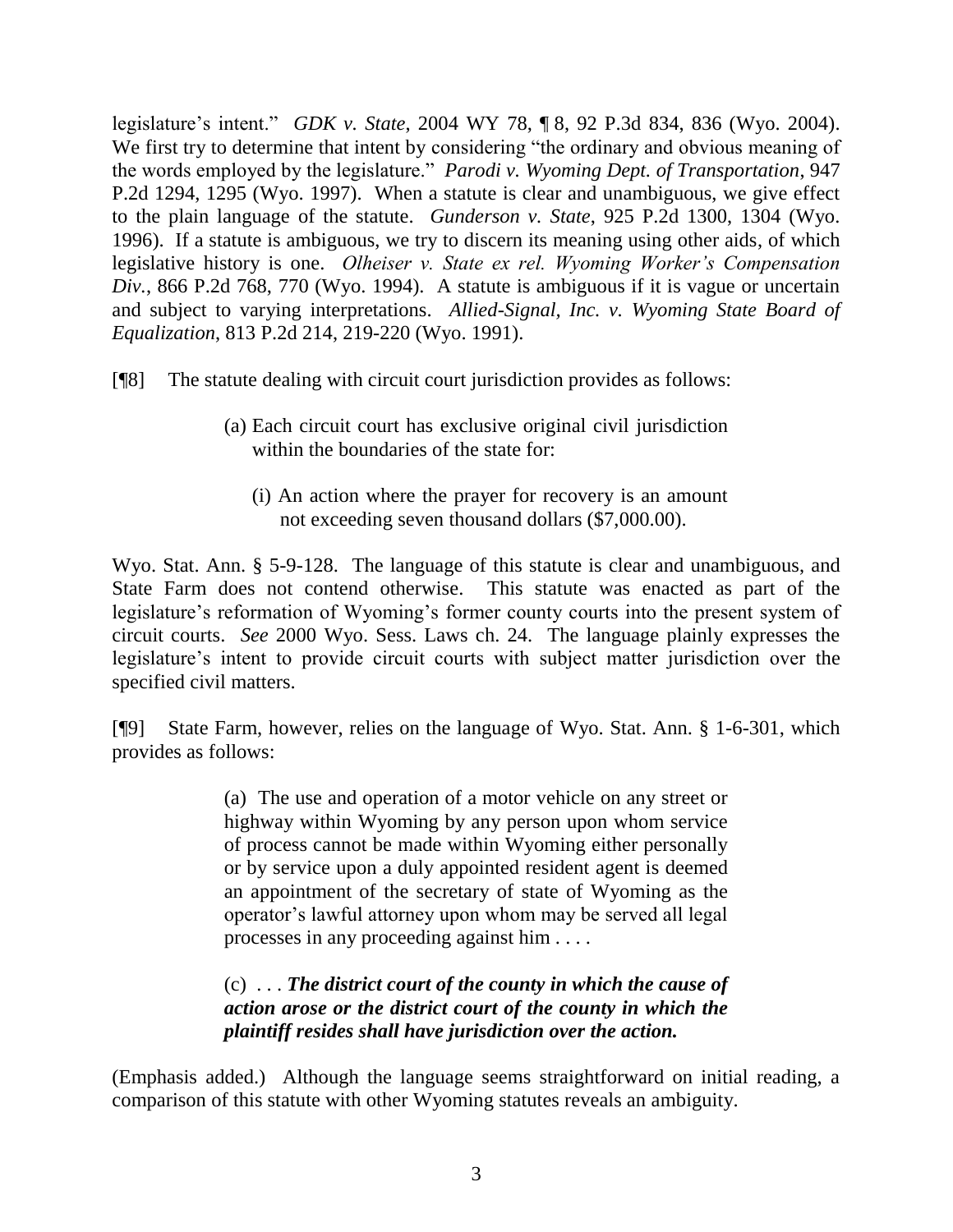[¶10] The statute uses the word jurisdiction. However, its reference to the "district court *of the county* in which the cause of action arose or the district court *of the county* in which the plaintiff resides" (emphasis added) is very similar to language found in other Wyoming statutes addressing venue. For example, Wyo. Stat. Ann. § 1-5-107 provides that actions against non-residents and foreign corporations "may be brought in any county where the cause of action arose or where the plaintiff resides." *See generally* Wyo. Stat. Ann. §§ 1-5-101 through -109. In contrast, other Wyoming statutory and constitutional provisions addressing jurisdiction do not refer to the county or locality in which the court is located, but rather to the type of court that has jurisdiction. *See*, *e*.*g*., Wyo. Const. art. 5, § 10 ("The district court shall have original jurisdiction of all causes both at law and in equity."); Wyo. Stat. Ann. § 5-9-129 ("Circuit courts have original jurisdiction in all misdemeanor criminal cases."). *See also* Wyo. Stat. Ann. § 5-9-128. Because the language of Wyo. Stat. Ann. § 1-6-301(c) suggests venue while using the word jurisdiction, it is ambiguous and subject to varying interpretations. This ambiguity requires us to dig deeper to determine the legislature's intent.

[¶11] The legislative history indicates that most of the provisions of Wyo. Stat. Ann. § 1-6-301 were enacted in 1935. 1935 Wyo. Sess. Laws ch. 43, § 1. The recognized general purpose of the statute was to provide "substituted service of process to afford redress to persons injured within the state as a result of the operation of a motor vehicle therein by a non-resident." *Zacharias v. Ippen*, 337 F.2d  $445$ ,  $446$  ( $10^{th}$  Cir. 1964). The particular sentence at issue ("The district court of the county in which the cause of action arose or the district court of the county in which the plaintiff resides shall have jurisdiction over the action.") was added to the statute by an amendment enacted in 1945. 1945 Wyo. Sess. Laws ch. 11, § 1.

[¶12] It is not immediately obvious what the legislature intended this amendment to accomplish. As noted above, district courts are courts of general jurisdiction, and would have subject matter jurisdiction over the specified actions with or without the addition of this sentence. Thus, it was unnecessary for the legislature to amend the statute if its intent was to confer subject matter jurisdiction on the district courts. We presume that "the legislature did not intend futile things." *City of Torrington v. Cottier*, 2006 WY 145, ¶ 15, 145 P.3d 1274, 1280 (Wyo. 2006). We must therefore reject the conclusion that the legislature intended the amendment to establish subject matter jurisdiction in the district courts.

[¶13] The legislature itself provided an indication of a different intent. The preamble to the 1945 amendment stated that it was "An Act to amend and re-enact [the statute] related to actions growing out of motor vehicle operations, *fixing the venue of such actions* and providing for service of process therein, upon the Secretary of State as attorney of non-residents." 1945 Wyo. Sess. Laws ch. 11 (emphasis added). One commentator referred to the amendment simply as the "venue provision," and explained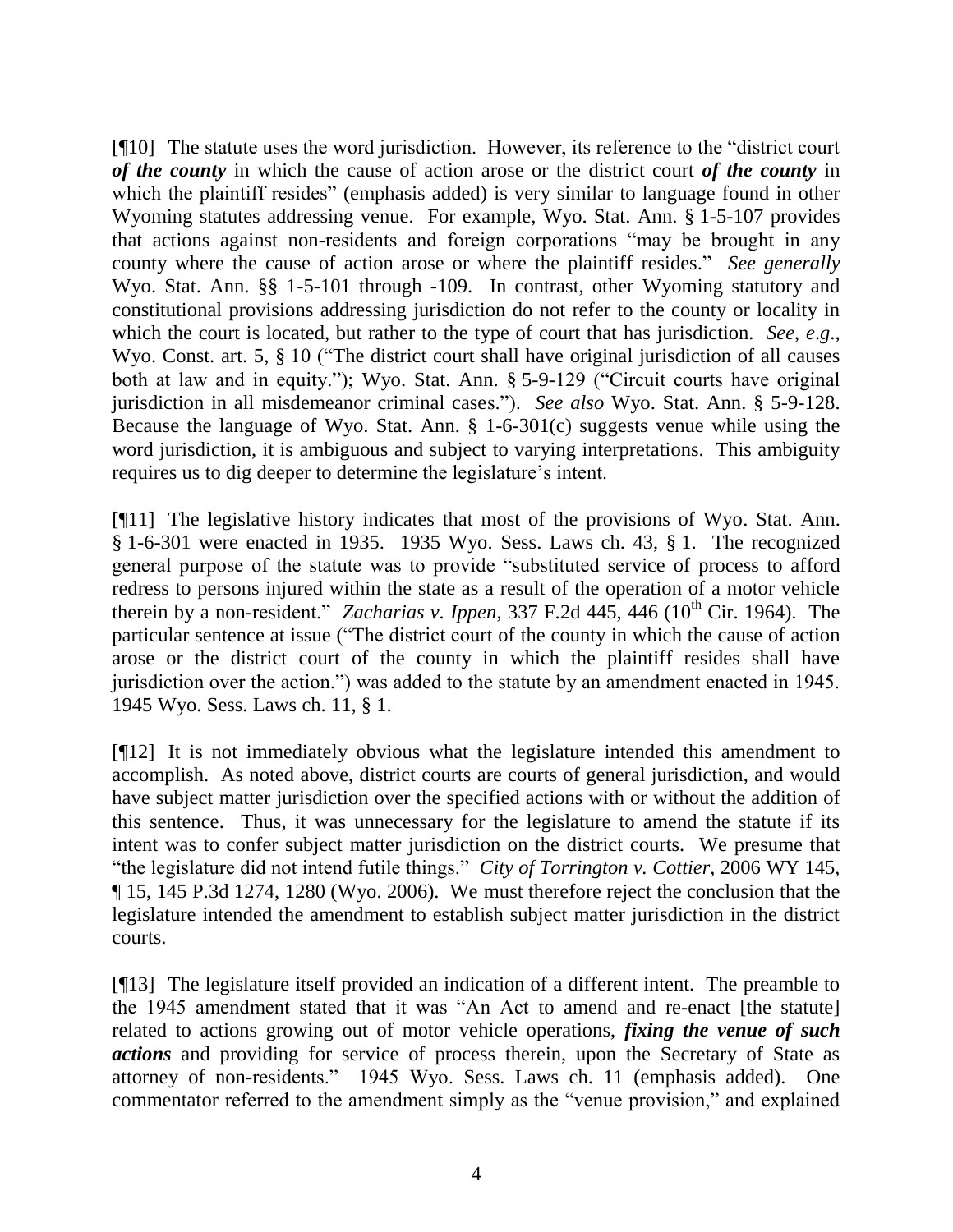it to mean that "the district court of the county in which the cause of action arose or where the plaintiff resides may hear the action." Kim McDonald, *Wyoming Nonresident Motorist Statute*, 18 Wyo. L.J. 231, 234 (1964).

[¶14] As we have explained previously, venue "as a modern legal concept refers to the county, district, or other geographical location in which, "for the sake of fairness, convenience, or other commanding policy considerations, a cause is to be tried."" *Sundance Mt. Resort v. Union Tel. Co*., 2007 WY 11, ¶ 9, 150 P.3d 191, 195 (Wyo. 2007) (quoting 77 Am. Jur. 2d *Venue* § 1 (2006)).

> The distinction between "jurisdiction" and "venue" has been plainly established and has frequently been recognized. Jurisdiction connotes the power to decide a case on the merits, while venue denotes locality, the place where the suit should be heard.

*Wiglesworth v. Wyrick*, 531 S.W.2d 713, 721 (Mo. 1976) (quoting 21 C.J.S. *Courts* § 15(c)). Because the statute in question indicates the locality where the suit should be heard, we must conclude that the legislature intended it to establish venue rather than jurisdiction.

[¶15] This is not the first time that the legislature used the word "jurisdiction" in a statute intended to establish venue. In *Myuskovich v. State ex rel. Osborn*, 59 Wyo. 406, 413, 141 P.2d 540, 542 (1943), we considered statutory language that read as follows:

> Jurisdiction over proceedings to compel support is vested in the district court of the county in which the alleged father is permanently or temporarily resident, or in which the mother or the child resides or is found.

In the Court's opinion, Justice Blume wrote that the "jurisdiction above mentioned  $\dots$  is not, we think, jurisdiction of the subject matter. It relates to the venue of the action." *Id*. at 416, 141 P.2d at 543. We similarly conclude that, in the statute now at issue, the legislature used the word "jurisdiction," but meant to establish venue.

[¶16] State Farm contends that when two statutes directly conflict, the more specific governs over the more general. *See*, *e*.*g*., *Cooper v. Town of Pinedale*, 1 P.3d 1197, 1200 (Wyo. 2000); *L.U. Sheep Co. v. Board of County Comm'rs*, 790 P.2d 663, 674 (Wyo. 1990). State Farm asserts that the statute concerning non-resident motorists, Wyo. Stat. Ann. § 1-6-301, is more specific, and should control. It therefore urges us to hold that jurisdiction over the two cases at issue should lie in the district court.

[¶17] We need not resort to this canon of construction, however, because our reading of